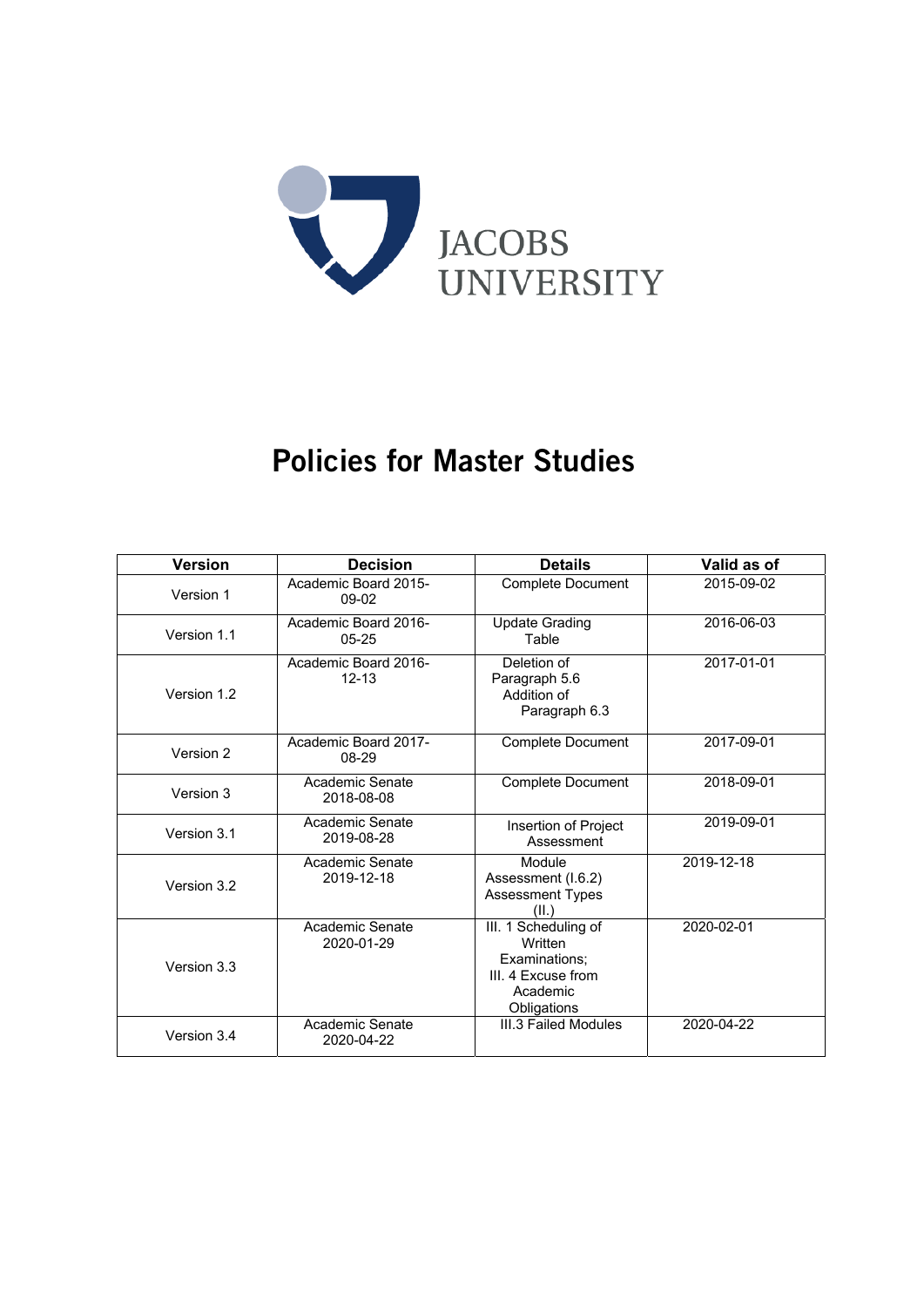

# **Contents**

| L.   |                                                                               |  |
|------|-------------------------------------------------------------------------------|--|
|      |                                                                               |  |
|      |                                                                               |  |
|      |                                                                               |  |
|      |                                                                               |  |
|      |                                                                               |  |
|      |                                                                               |  |
|      |                                                                               |  |
|      |                                                                               |  |
|      |                                                                               |  |
|      |                                                                               |  |
|      |                                                                               |  |
|      |                                                                               |  |
|      |                                                                               |  |
|      |                                                                               |  |
|      |                                                                               |  |
|      |                                                                               |  |
| Н.   |                                                                               |  |
|      |                                                                               |  |
|      |                                                                               |  |
|      |                                                                               |  |
|      |                                                                               |  |
|      |                                                                               |  |
| III. |                                                                               |  |
|      |                                                                               |  |
|      |                                                                               |  |
|      |                                                                               |  |
|      |                                                                               |  |
|      |                                                                               |  |
|      |                                                                               |  |
|      |                                                                               |  |
|      | III.8 Advanced Placement, Transfer Credits, and Non-Academic Achievements  14 |  |
|      |                                                                               |  |
|      |                                                                               |  |
|      |                                                                               |  |
|      |                                                                               |  |
|      |                                                                               |  |
|      |                                                                               |  |
| IV.  |                                                                               |  |
|      |                                                                               |  |
|      |                                                                               |  |
|      |                                                                               |  |
|      |                                                                               |  |
|      |                                                                               |  |
|      |                                                                               |  |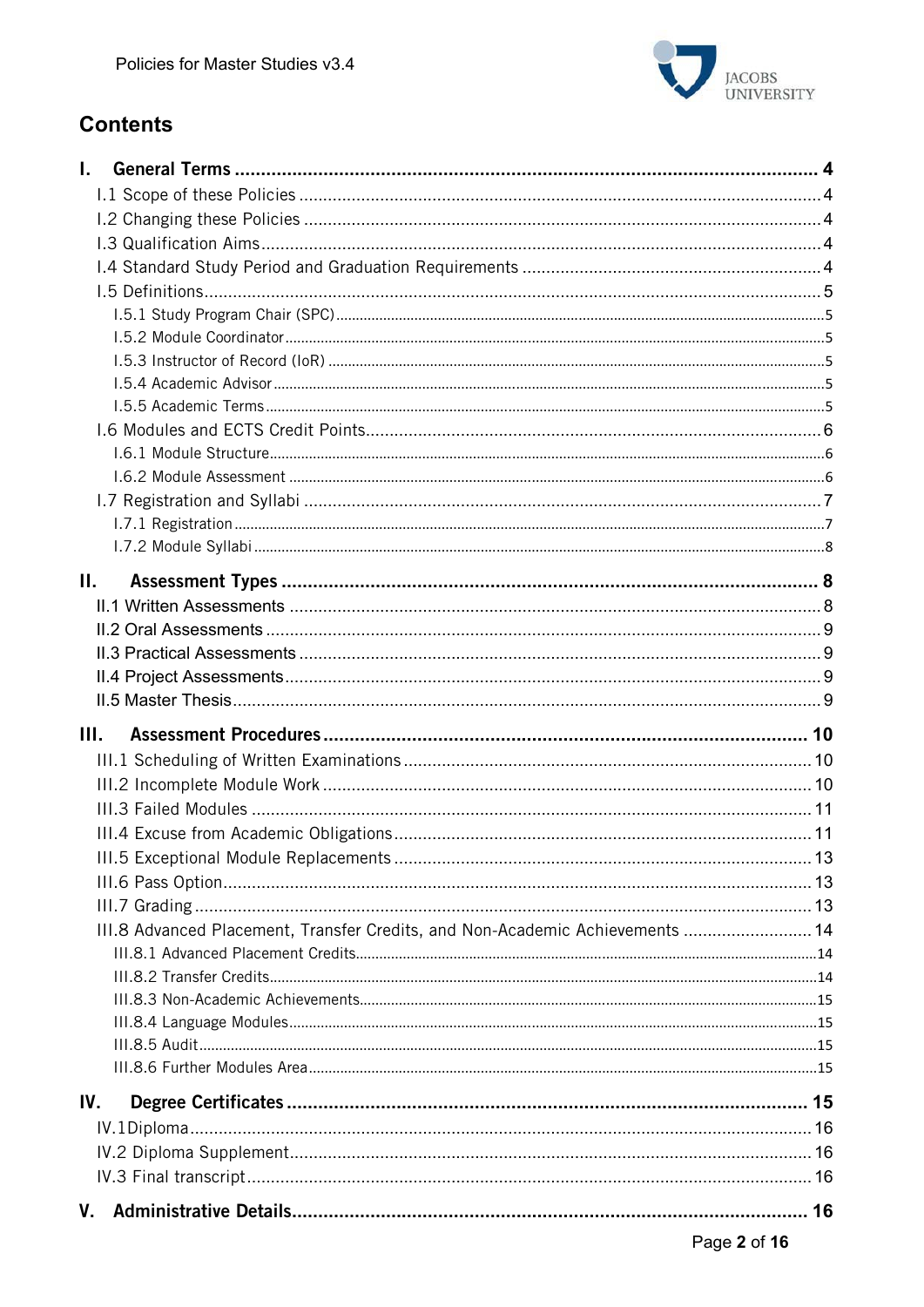| POIICIES TOT MASTER STUDIES V3.4                                       | JACOBS UNIVERSITY |
|------------------------------------------------------------------------|-------------------|
| V.1 Committee on Examinations and Standing (Widerspruchsausschuss)  16 |                   |
|                                                                        |                   |
|                                                                        |                   |
|                                                                        |                   |
|                                                                        |                   |

Disclaimer:

These policies are subject to compliance with Bremer Higher Education Act (Bremisches Hochschulgesetz - BremHG). Changes to these policies are possible under the provision of 1.2 "Changing these Policies".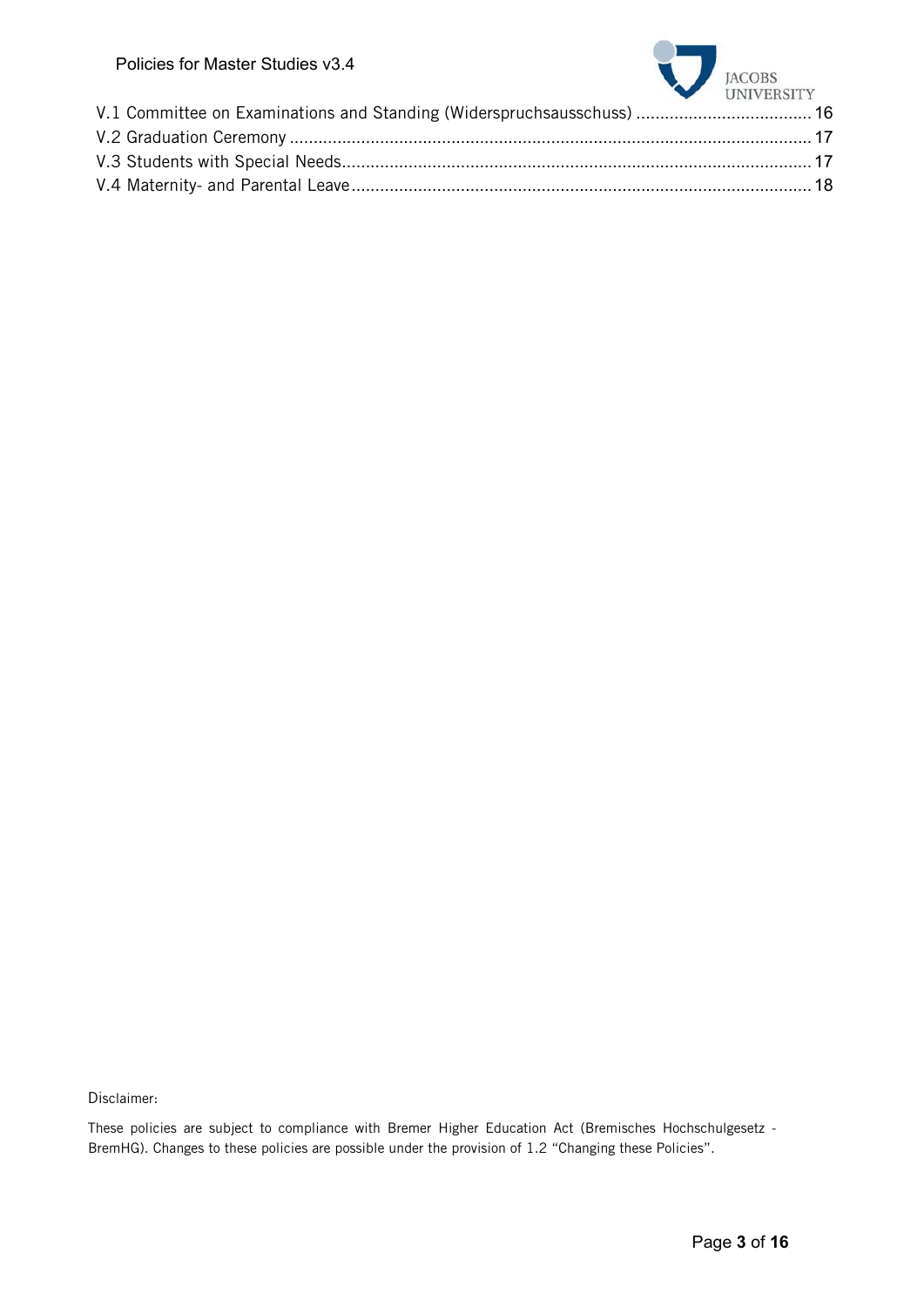

# I. General Terms

#### I.1 Scope of these Policies

These policies are the general examination regulations (Rahmenprüfungsordnung). They apply to all study programs leading to a Master of Science or Master of Arts degree. In addition to these general policies, all Master programs have individual program-specific regulations. The program-specific examination regulations are included in each study program handbook. Every Master program has a study program handbook for each of its cohorts.

In cases of conflict, the general Policies for Master Studies apply. Exceptions are possible for joint programs offered in cooperation with partner institutions.

#### I.2 Changing these Policies

The Academic Senate decides upon changes of the Policies for Master Studies.

#### I.3 Qualification Aims

In the Master program, students deepen and expand the skills and knowledge they have acquired in the Bachelor program. Graduates

- can work independently according to scientific principles, and apply current scientific knowledge and methods. This includes the ability (1) to identify relevant problems scientifically, (2) to reflect on them in their different contexts, (3) to comprehend scientific interdependencies in broad (or multidisciplinary) contexts and (4) to assess them in depth.
- have gained advanced occupational skills in order to enter/re-enter the labor market and/or to continue their education in postgraduate programs.
- are skilled to actively engage in society and to address societal, political, and economic challenges on a local, national, and global level.
- confidently use scientific language to clearly and precisely communicate their conclusions, knowledge and principles that underlie them, both to experts and laymen.

#### I.4 Standard Study Period and Graduation Requirements

Jacobs University offers academic Master programs and executive (i.e., professional) Master programs. Master programs consist of a predefined set of modules. Upon successful completion of a Master program (i.e., after meeting all necessary graduation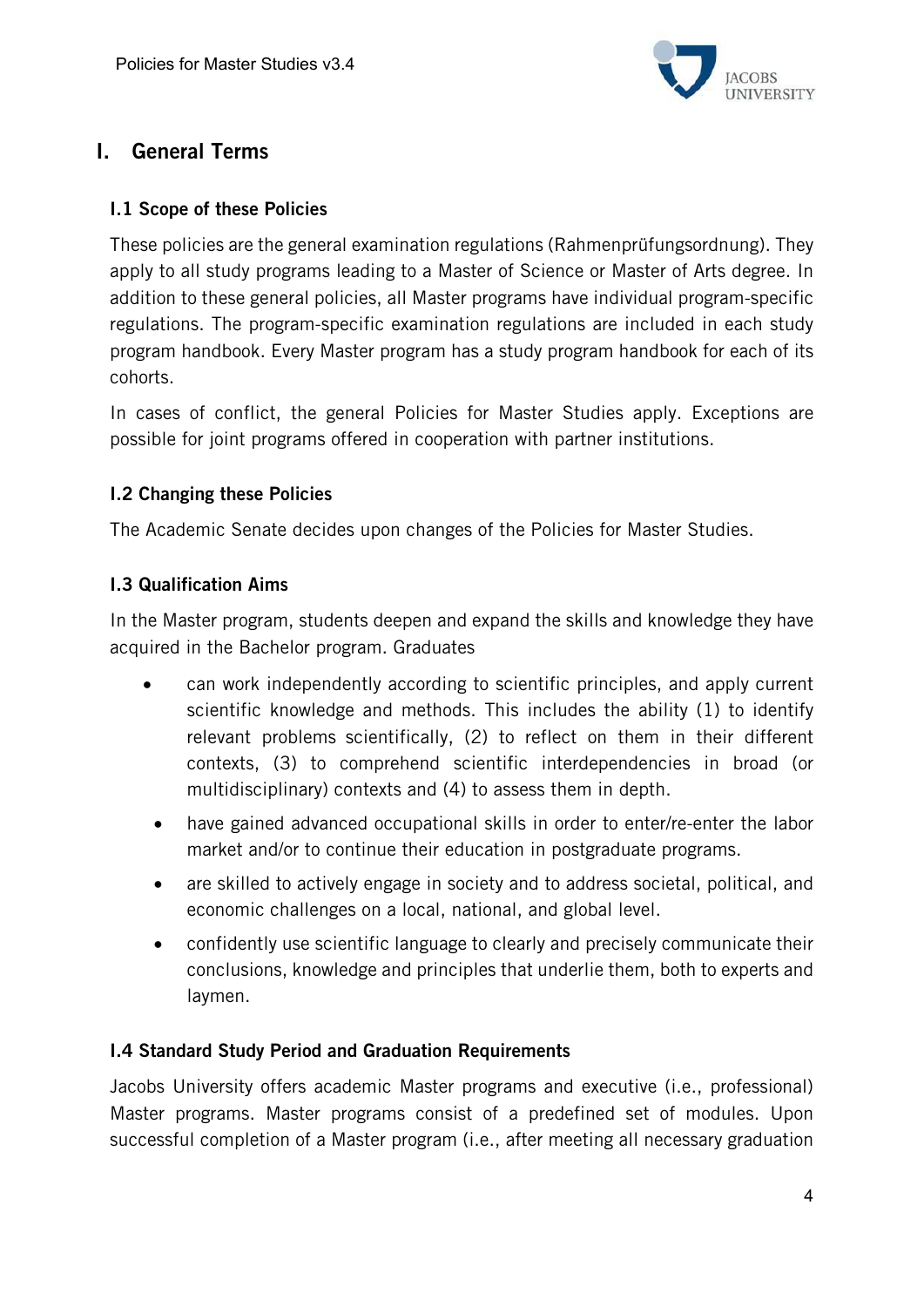

requirements), students are awarded a Master of Arts (M.A.) or a Master of Science (M.Sc.) degree. A student may complete the requirements for a Master program at any time during the academic year.

The regular study period for the Master degree is four semesters (Fachsemester) with a total of 120 ECTS credit points, unless a different standard study period is defined in the program handbook of the study program. The list of Master programs offered by Jacobs University and the degrees awarded is published on the university website.

## I.5 Definitions

#### I.5.1 Study Program Chair (SPC)

An SPC is assigned to each Master program. The SPC is responsible for the academic coordination of the study program as well as for the module description to be accurate and current. The SPC is by default module coordinator and can delegate this responsibility to another faculty member.

#### I.5.2 Module Coordinator

The Module Coordinator supervises a module and is responsible for its content and conduct. For modules consisting of only one module component, the module coordinator also carries out the role of Instructor of Record (IoR). If the Module Coordinator is an external lecturer with time constraints or other limitations of capacity, the SPC can serve as Module coordinator or delegate the responsibility to another faculty member.

#### I.5.3 Instructor of Record (IoR)

The Instructor of Record teaches the module or module component and is responsible for developing its content (syllabus), assignments, and grades. As a rule, the IoR holds a doctorate degree in a module-relevant field. Sufficient practical experience in the respective industry preferably on an executive level can substitute a PhD if approved by the Dean.

#### I.5.4 Academic Advisor

Upon enrollment, every student is assigned to a faculty member for academic advising. Students may change their Academic Advisor.

#### I.5.5 Academic Terms

At Jacobs University, the academic year is divided into a fall semester including a separate January intersession period and a spring semester. Mandatory modules can be scheduled during the intersession period. Therefore, students are expected to be present during the intersession if they have to attend mandatory modules relevant for their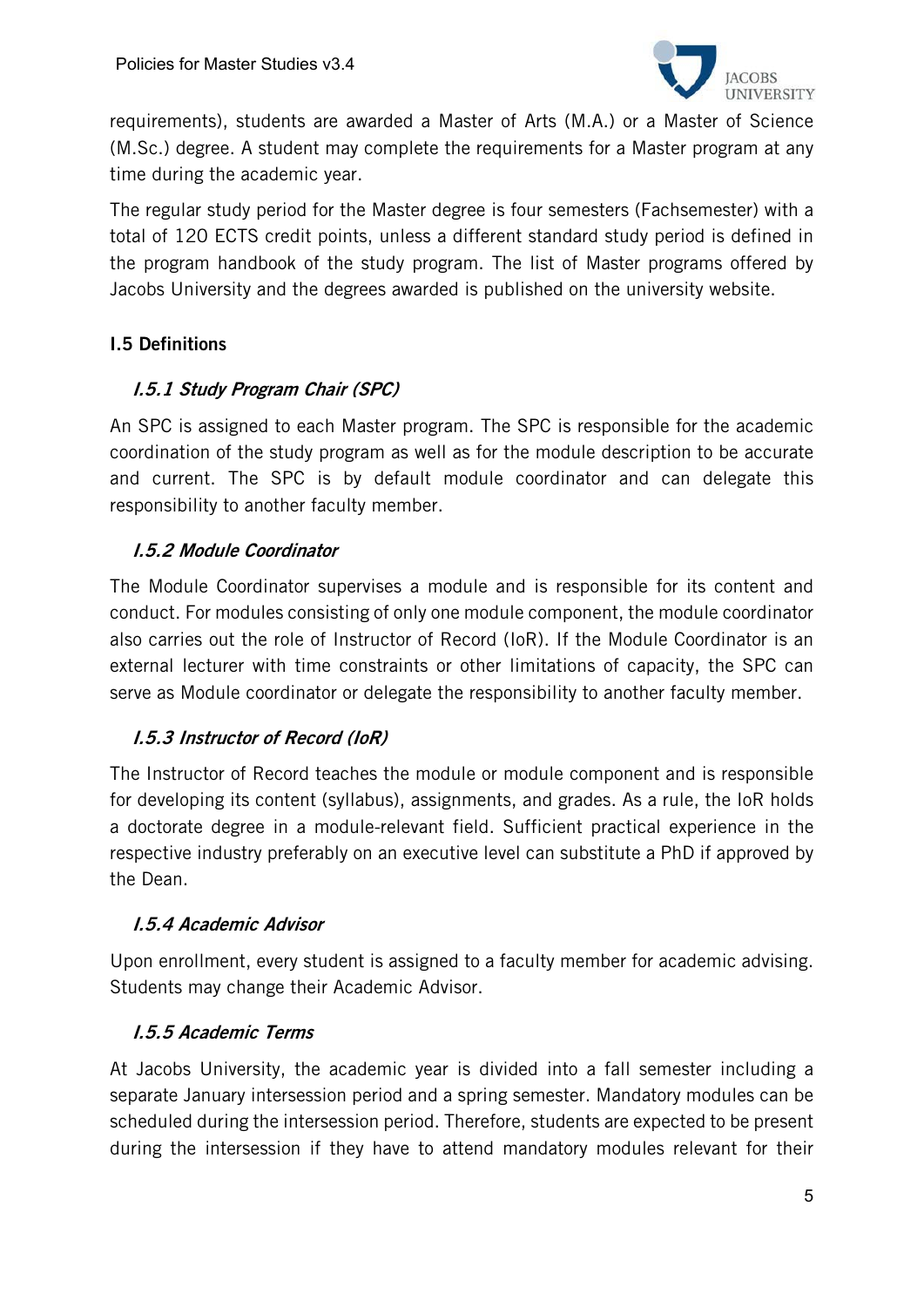

studies. As a rule, classes and examinations are scheduled from Monday to Friday. However, students should be prepared to attend extraordinary Saturday sessions and examinations. Specific dates and deadlines are published in the official Academic Calendar.

#### I.6 Modules and ECTS Credit Points

#### I.6.1 Module Structure

Master programs are structured in modules. A module is a formally structured teaching unit with a coherent and explicit set of learning outcomes and assessment criteria. Students are awarded academic credit in respect of their achievement as demonstrated through meeting the learning outcomes for a module. The number of credits assigned to a module is based on the estimated notional learning hours. Typically, 5 to 7.5 ECTS credit points are assigned to a Master module. The Master thesis, which usually covers 30 credit points, is exempt from this norm. Further exception regulations are defined in the individual program-specific handbooks.

One ECTS credit point is equivalent to 25 hours of student workload. A student earns 30 credit points per semester on average. Justified deviations are possible and specified in the respective program handbook.

Modules are characterized as mandatory, mandatory elective or elective. Modulespecific details are spelled out in the individual module descriptions.

#### I.6.2 Module Assessment

As a rule, modules finish with a single module examination. In exceptional cases, modules may use a combinatorial assessment as long as learning objectives, methods and the assessment are adequately aligned (e.g. if a module has a practical and a theoretical component). In case of combinatorial assessment, the module grade is derived from the weighted average of the individual grades of the assessments. The module grade is recorded in the transcript.

Details of the module examination are defined in the module data sheet and in the mandatory study and examination plans of the respective study programs.

In exceptional cases, it is possible to define module achievements ("Studienleistungen") as a pre-condition to be admitted to the module assessment. Module achievements must be defined in the module description. In case module achievements are graded, these grades are only counted towards fulfilment of the module achievement but they are not included in the module grade.

Module achievements are set and scheduled by the Instructor of Record. Students who fail to complete the module achievements during the semester are offered an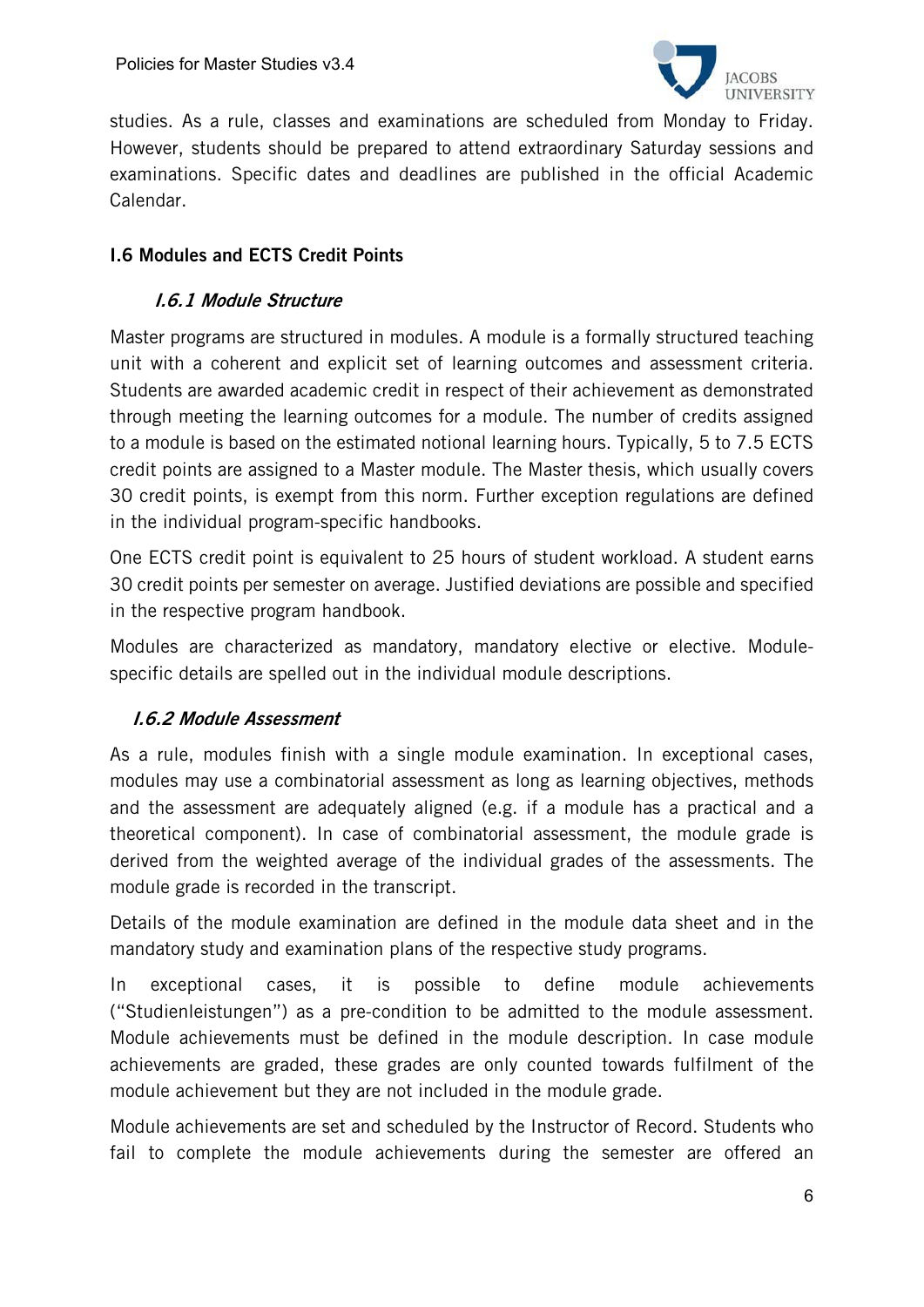

opportunity to enhance the module achievement, generally before the final exam. Missed final examinations due to the non-completion of pre-conditions are not deemed as failed.

For modules that finish with a single module examination, the IoR may allow for bonus achievements (e.g., homework assignments, quizzes), as an option for students to monitor learning objectives during the semester. Bonus achievements (nature, number, grading and compensation in case of illness) must be clearly defined in the syllabus and must be communicated prior to the first session of the module. Bonus achievements can solely be used as feedback and to improve the grade of an already passed module examination by typically 0.33 but not exceeding 0.67 grade points. They may neither impair the grade nor be pass-relevant. Receiving the highest mark of 1.00 must be possible without bonus achievements. Bonus achievements are only valid for the first attempt of a module examination.

Examination results are published in the integrated campus management system (CampusNet). Students have the right to obtain access to their examination files upon request.

#### I.7 Registration and Syllabi

#### I.7.1 Registration

Every semester, students must register for the modules relevant for their Master program. Registrar Services publishes the deadlines for registration each semester. The university reserves the right to cancel a module if less than 5 students have registered for it.

If a student is not formally registered for a module, no grades and credits can be awarded for that module, even if the student completes the work for it. If a student is formally registered for a module, the Module Coordinator must provide a result for that student at the end of the semester even if the student has not participated in the module.

Modules may have pre-requisites (previously passed modules) that must be fulfilled before registration. Additionally, they may have co-requisites (modules taken in the same semester) which require students to register in parallel to one or more associated module(s).

The Instructor of Record (IoR) may exempt students from the pre- or co-requisite requirement.

In general, students have the opportunity to change their study plan by dropping and/or adding modules during a period of two weeks after the beginning of classes. The drop/add deadline is published each semester in the Academic Calendar.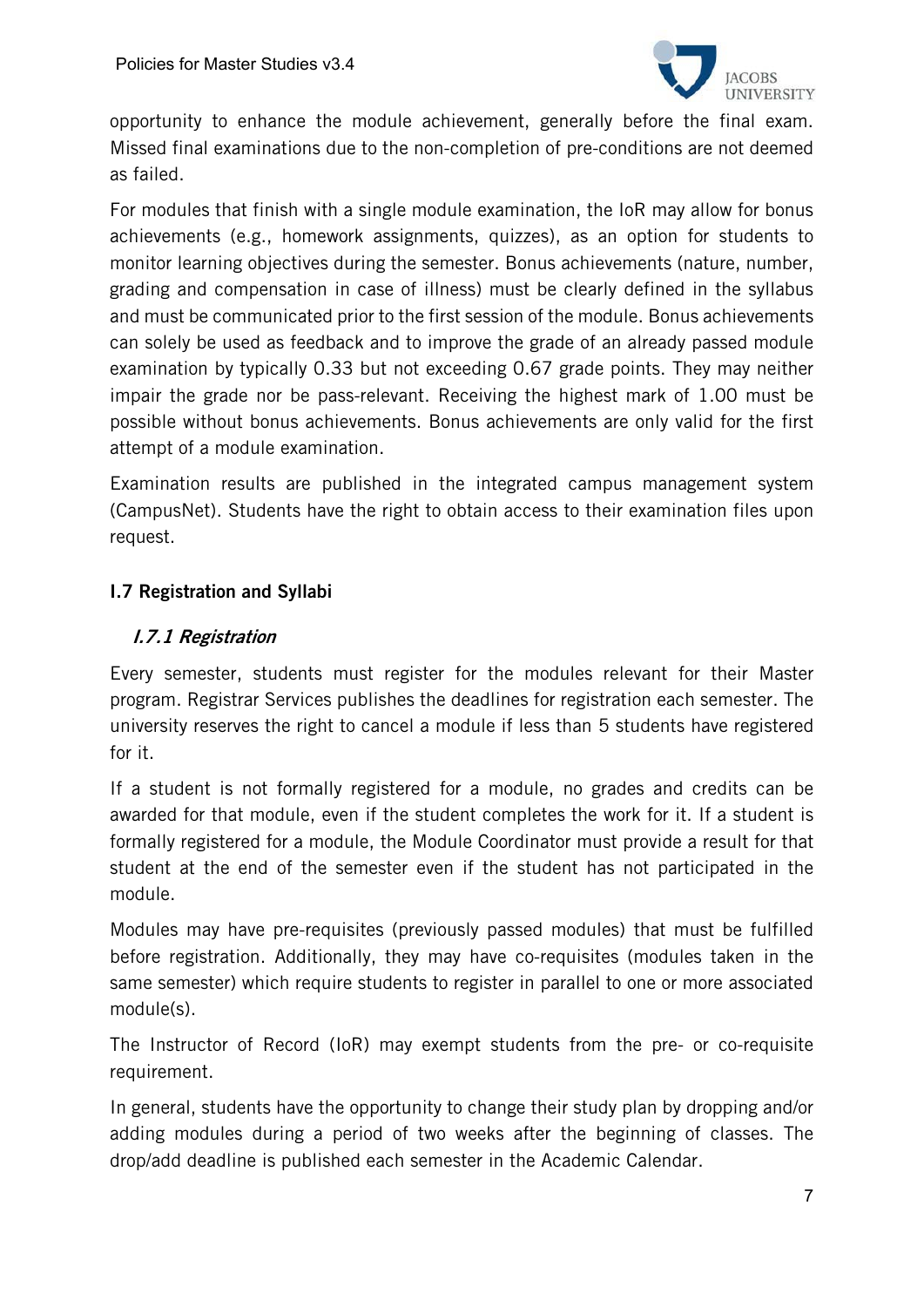

## I.7.2 Module Syllabi

A syllabus must be published for each module component before the start of registration in any given semester. This contains the topic of the module sessions and specifies, if applicable, the basic literature to be consulted for these sessions. The syllabus contains specifications of the requirements, the grading details, and the learning outcomes.

# II. Assessment Types

Assessment types include written assessments, oral assessments, practical assessments, project assessments, as well as the Master theses.

Any type of assessment may be conducted electronically or complemented by electronic and online assessment and submission elements. This includes computerized testing in a test center, video interviews, online/electronic submission and other formats which use electronic systems and/or devices. For computerized assessments, student will be offered an introduction to the system used to familiarize themselves with it.

Team projects may be applied in all examination forms other than written examinations. In such cases, the IoR must clearly indicate the method of determining credit for the participants in the team. Such a method provides that the contributions of the individual team members be clearly identifiable and therefore gradable.

#### **II.1 Written Assessments**

A written examination is a supervised, in-class assessment testing the students' competences. Each student produces answers to given questions, selects answers in multiple choice questionnaires or produces tasks in written form with no auxiliary resources except for those explicitly approved by the IoR. A written examination lasts between 60 and 180 minutes, usually reflecting the overall workload (ECTS) of that module. In general, Instructors of Record conduct and proctor examinations. In exceptional cases Registrar Services may organize additional proctors centrally (e.g., for final exams with high numbers of participants).

A term paper is a literary analytic, speculative, or interpretative composition on a chosen or assigned theme or subject, usually in prose according to previously specified requirements. The student produces the term paper individually. Different forms of term papers include project reports and essays.

A laboratory report describes the preparation, performance, and the results of empirical research according to previously specified requirements.

A poster presentation focuses on the poster as a medium for communication. It may be augmented by oral explanation or a Q&A period with the examiner.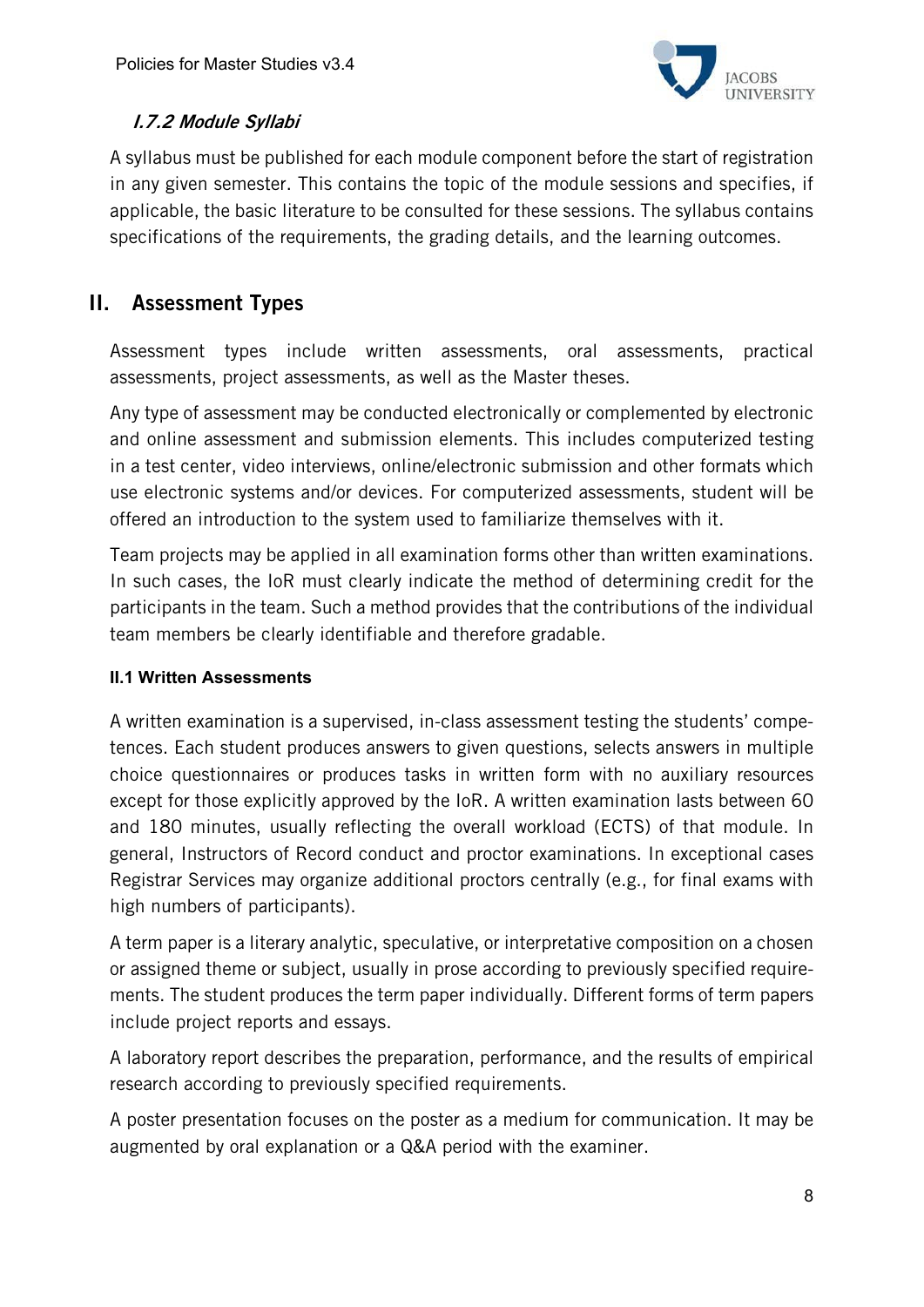

#### **II.2 Oral Assessments**

An oral examination is an assessment whereby the examiner poses questions to one or more students and each student produces answers in spoken form. Oral examinations require the presence of a qualified observer in addition to the examiner. The observer holds an academic degree in the field of the module question of at least one level above the current degree of the student. He/she records in writing every answer given during the examination and submits these minutes for inclusion in the student's examination file. An oral examination lasts between 15 and 45 minutes per student.

A presentation is a formal talk about a topic, theme or project. It is generally performed in front of an audience using media to support the speech and may include a discussion period.

#### **II.3 Practical Assessments**

A practical examination is an assessment of the practical skills of a student, for example in research-related modules. Practical examinations require the presence of a qualified observer in addition to the examiner. The observer holds an academic degree in the field of the module of at least one level above the current degree of the student. The observer minutes the examination and submits these minutes for inclusion in the student's examination file. A practical examination can be an individual or a group assessment and lasts between 15 and 45 minutes.

#### **II.4 Project Assessments**

A project assessment refers to the comprehensive evaluation of a coherent set of activities that all relate to a particular topic or task ("project") such as planning, progress, presentation in one or more modality, etc.

#### **II.5 Master Thesis**

In order to graduate, students have to submit a Master thesis of 30 ECTS credit points. The thesis is written under the guidance of a Jacobs University faculty member (thesis supervisor).

The cover page of the Master thesis needs to show the title, the university's name, the month and year of submission, the name of the student, and the name(s) of the reviewer(s) (thesis supervisor and, if applicable, second reviewer).

Furthermore, the thesis needs to contain the official Jacobs University declaration on authorship signed by the student that the thesis is independent work and has not been handed in elsewhere.

The electronic version of the Master thesis must be uploaded to a plagiarism check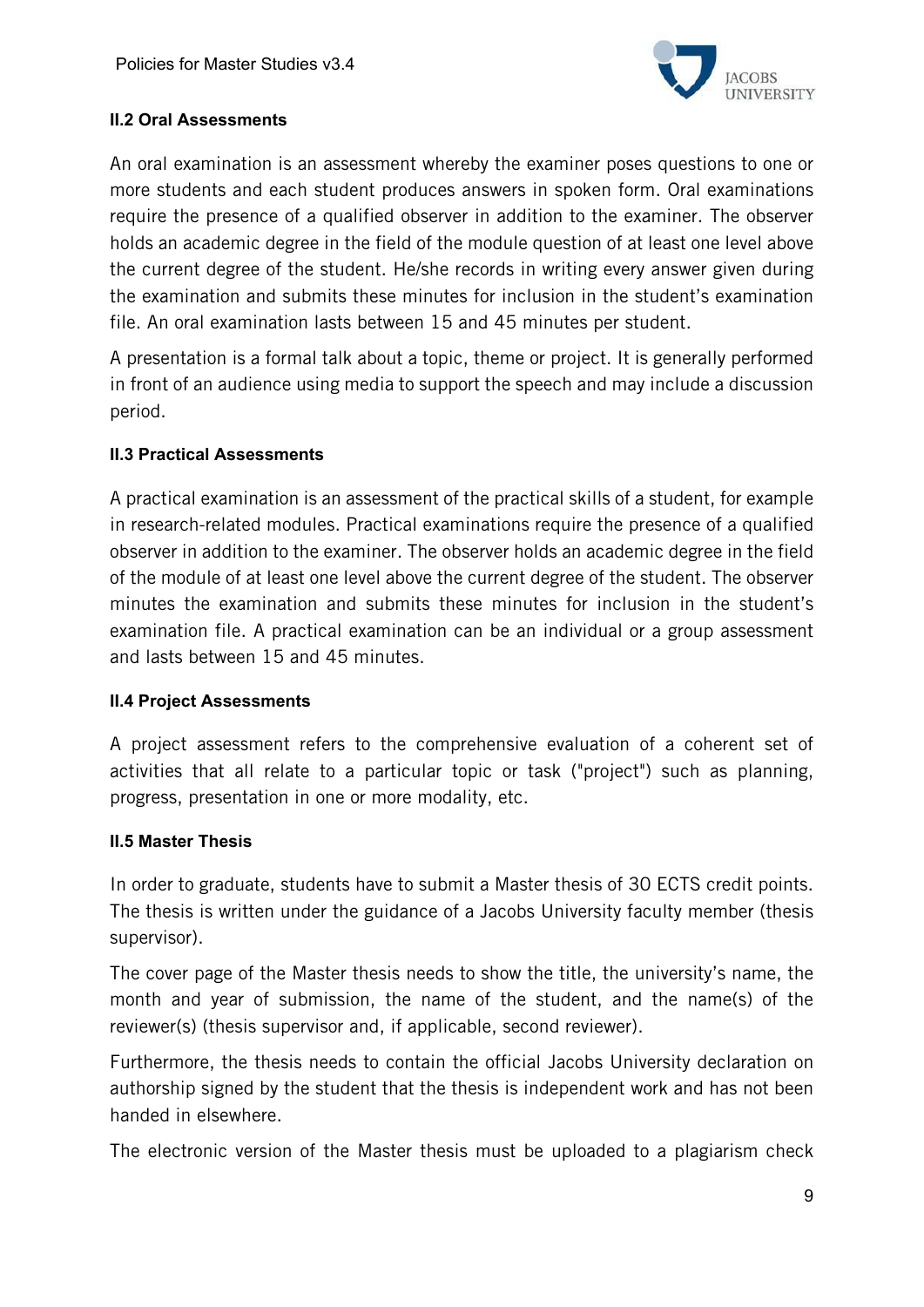

platform defined by the university. Any source code or data supplementing a Master thesis must be submitted electronically with the electronic version of the Master thesis.

The Master thesis is graded by the thesis supervisor and the second reviewer. As a rule, the second reviewer must be a Jacobs University faculty member or an external expert holding a PhD degree in the respective field.

The Master thesis is graded according to the Jacobs University grading scheme that is published on the Jacobs University website. Reviewers agree on a single numerical grade.

If the thesis does not meet the requirements, the reviewer(s) has the possibility to grant the student the right to revise the thesis and resubmit it within three months.

Students must submit the Master thesis on or before their last day of enrollment. Specific deadlines are specified in the Academic Calendar. If they cannot complete their thesis within the last semester of enrollment, they must apply for an extension of studies (see Admission and Enrollment Policy, section 4) in order to stay enrolled.

# III. Assessment Procedures

#### III.1 Scheduling of Written Examinations

In general, written examinations are held at the end of the semester during the university's official final examination period as specified in the Academic Calendar. Registrar Services centrally plans the examination schedule and assigns the dates, times, and rooms for examinations to be held. Students with special needs have the right to request suitable exam arrangements (see section V.3. Students with Special Needs). No student is required to take more than two final module examinations on any given day. Students who would have more than two examinations on a single day may ask to be officially excused from all but two examinations.

For each examination one make-up is offered. Written make-up exams are centrally scheduled by Registrar Services for students who either failed the original examination or were officially excused (see section III.4. - Excuse from Academic Obligations). A further possibility to re-sit the examination will be given during the subsequent official module examination, normally in the following year. In this case it is possible to attend the classes of the module again. If students wish to do so, they may request to be registered for this module as auditors. In case a failed or missed (official excuse) module is not offered it may be replaced by a different module (see section III.5. - Exceptional Module Replacement).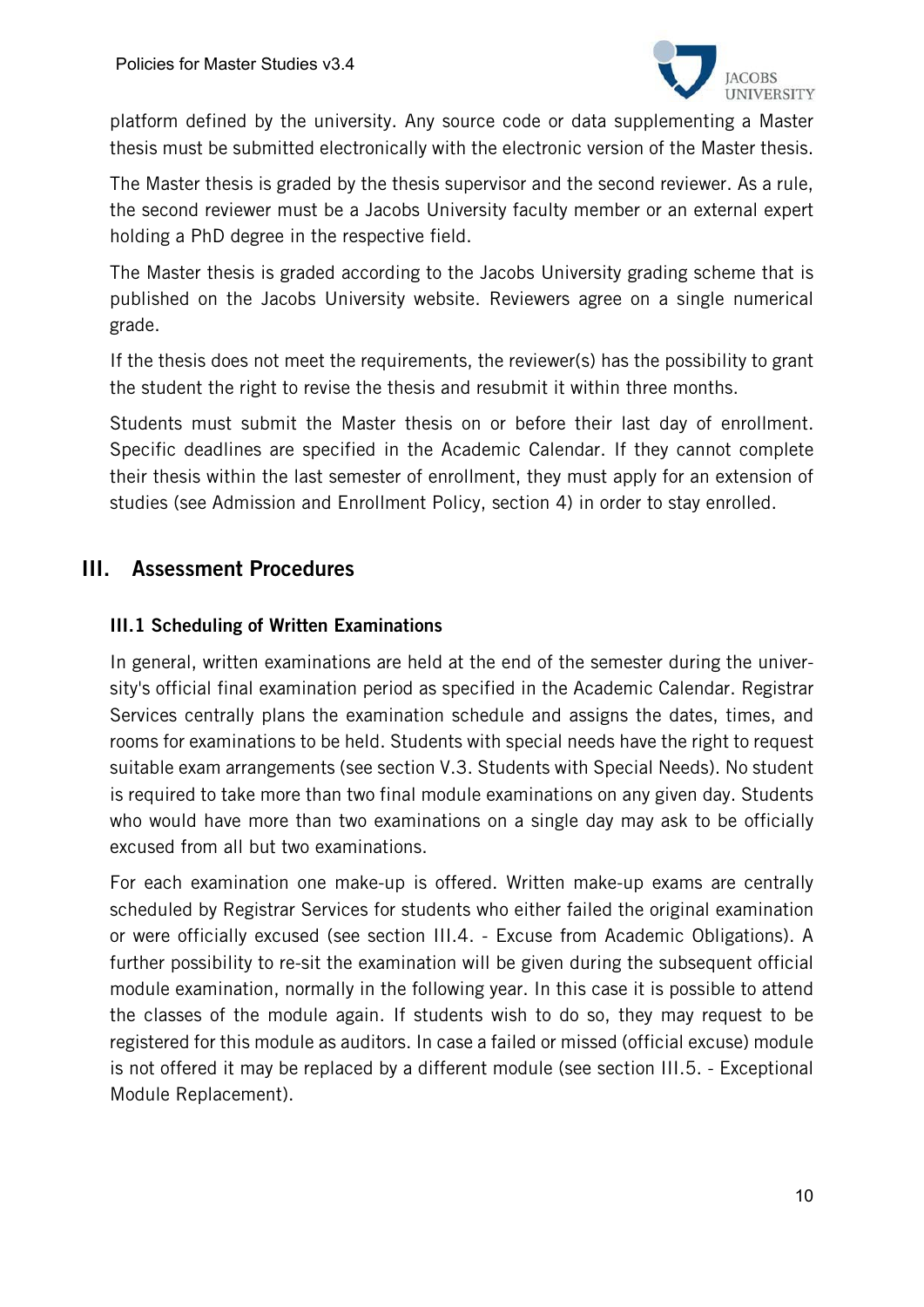

#### III.2 Incomplete Module Work

In exceptional cases, students may request a temporary incomplete grade for any module for which they are currently registered. This is indicated by an "I" on the initial grade report. An "I" is assigned only in cases where a student receives permission from the Instructor of Record to turn in module work after the end of the semester. The Instructor of Record may communicate a grade penalty for late submission if applicable.

An incomplete "I" will also be assigned if a student is officially excused for a grading component. In this case no grade penalty will be imposed. The modalities for completion of the module in these cases is regulated in III.4. "Excuse from Academic Obligations".

The student must fulfill the missing requirements within the given deadline for submitting incomplete module work published in the Academic Calendar, whereupon the Instructor of Record will convert the "I" to a grade.

If the missing requirement is not fulfilled by the deadline, the instructor will assign the lowest possible grade for this grading component and issue the grade for the module accordingly.

#### III.3 Failed Modules

For modules that finish with a single module examination (see 1.6.2 Module Assessment), the module is ultimately failed if the assessment required for passing the module is failed three times (first attempt plus two repetitions).

Modules with more than one assessment component (Modulteilprüfungen) are failed if the assessment component weighted average of the percentage grades is lower than 45% (corresponding to a numerical grade of 4.67 or lower). In that case, all assessments need to be repeated. The module is ultimately failed if the credit-weighted average of the percentage grade is lower than 45% even after three attempts (first attempt plus two repetitions).

Modules that consist of more than one module component with one assessment each (Modulkomponentenprüfungen) are failed if the assessment of any module component is failed. In that case, the assessments that have been passed do not need to be repeated. The module is ultimately failed if the assessment of any module component is failed three times (first attempt plus two repetitions).

If a mandatory module is ultimately failed, the Master degree of the study program will not be granted. Unless the student continues in a different major, the student will be disenrolled.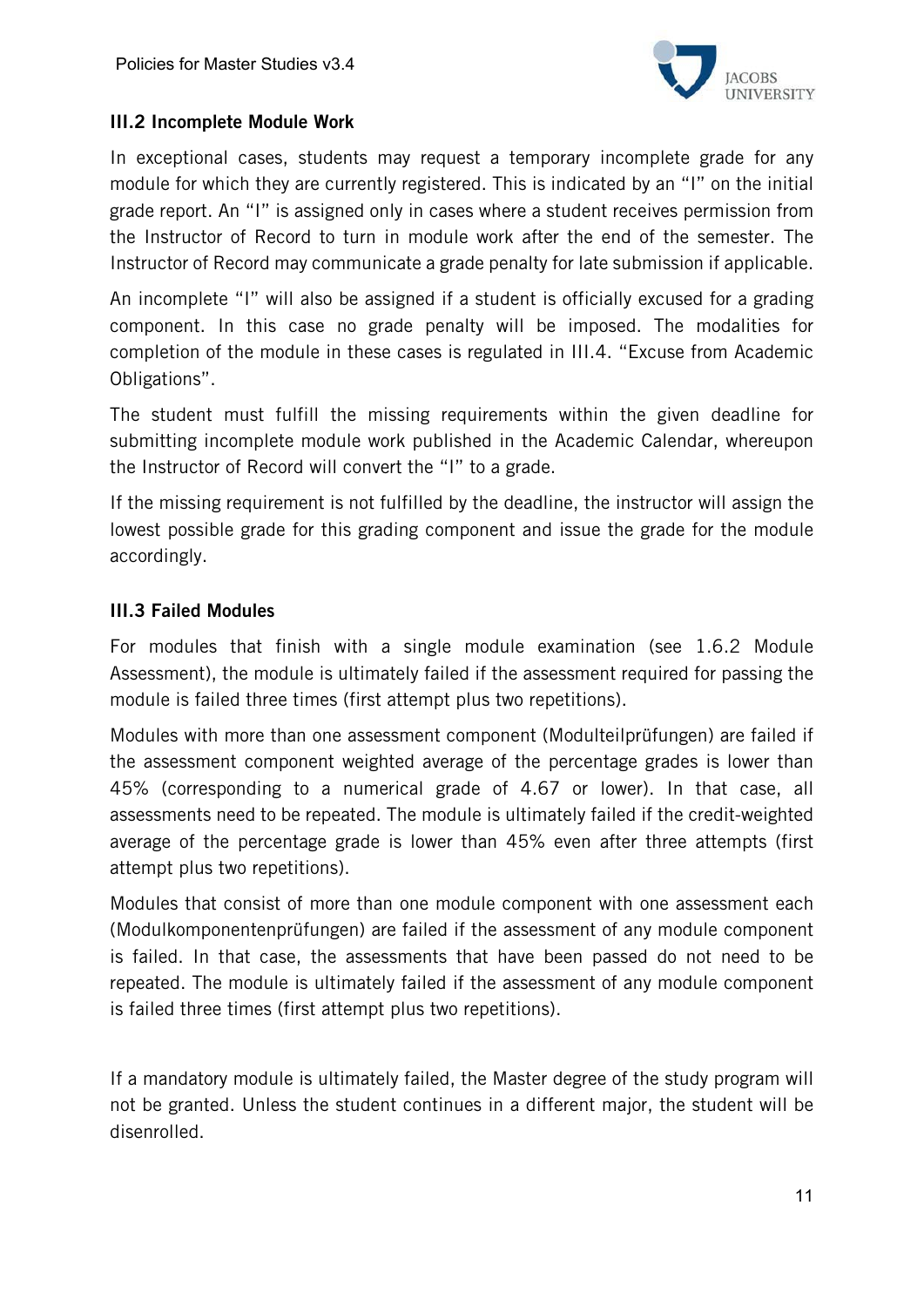

#### III.4 Excuse from Academic Obligations

Students may be excused officially by Registrar Services from taking examinations or from attending mandatory class/lab sessions for the following reasons only:

Illness or personal emergency: Illness must be documented with a sick certificate issued by a qualified physician. This certificate needs to verify the date and time of the inperson visit occasioned the confirmation that the student is unable to fulfill his/her academic obligation (either attend class/lab or take the examination). The university reserves the right to request a second medical opinion. Other emergencies must be appropriately documented in writing. Sick certificates and documentation for personal emergencies must be submitted to Registrar Services by the third calendar day from the beginning of illness/of the emergency. These three days include the first day of the illness/of the emergency. If the third calendar day is a Saturday, Sunday or a public holiday, the deadline is extended to the next working day. If students submit a sick certificate after the deadline, an excuse may be issued, when applicable, only for the submission date and the two calendar days preceding it. Predated or backdated sick certificates – i.e., when the visit to the physician takes place outside of the documented sickness period – will be accepted provided that the visit to the physician precedes or follows the period of illness by no more than one working day.

Clashes with other mandatory academic obligations: If it is not possible for students to attend an examination because it clashes with another mandatory academic requirement, students are entitled to be officially excused from the examination. Excuses due to excursions in mandatory modules will be sent out by Registrar Services as early as possible after the drop/add period each semester. Students who cannot participate in an examination because they are studying abroad or are on internship have to notify Registrar Services at least two weeks before the start of the examination period.

Regardless of the reason for their absence, students must inform the IoR and Registrar Services before the beginning of the examination or class/lab session that they will not be able to attend.

Failure to complete a module will lead to a continued incomplete of the module until the missing requirements are fulfilled or definitively failed. Students who are not officially excused will receive a failing grade for the exam.

Students who go on an optional excursion or participate in events of importance to the university may ask Registrar Services to issue a recommendation for an excuse. Requests for recommendations must be made via email well in advance of the event or the class trip. The decision whether to excuse the student rests with the IoR.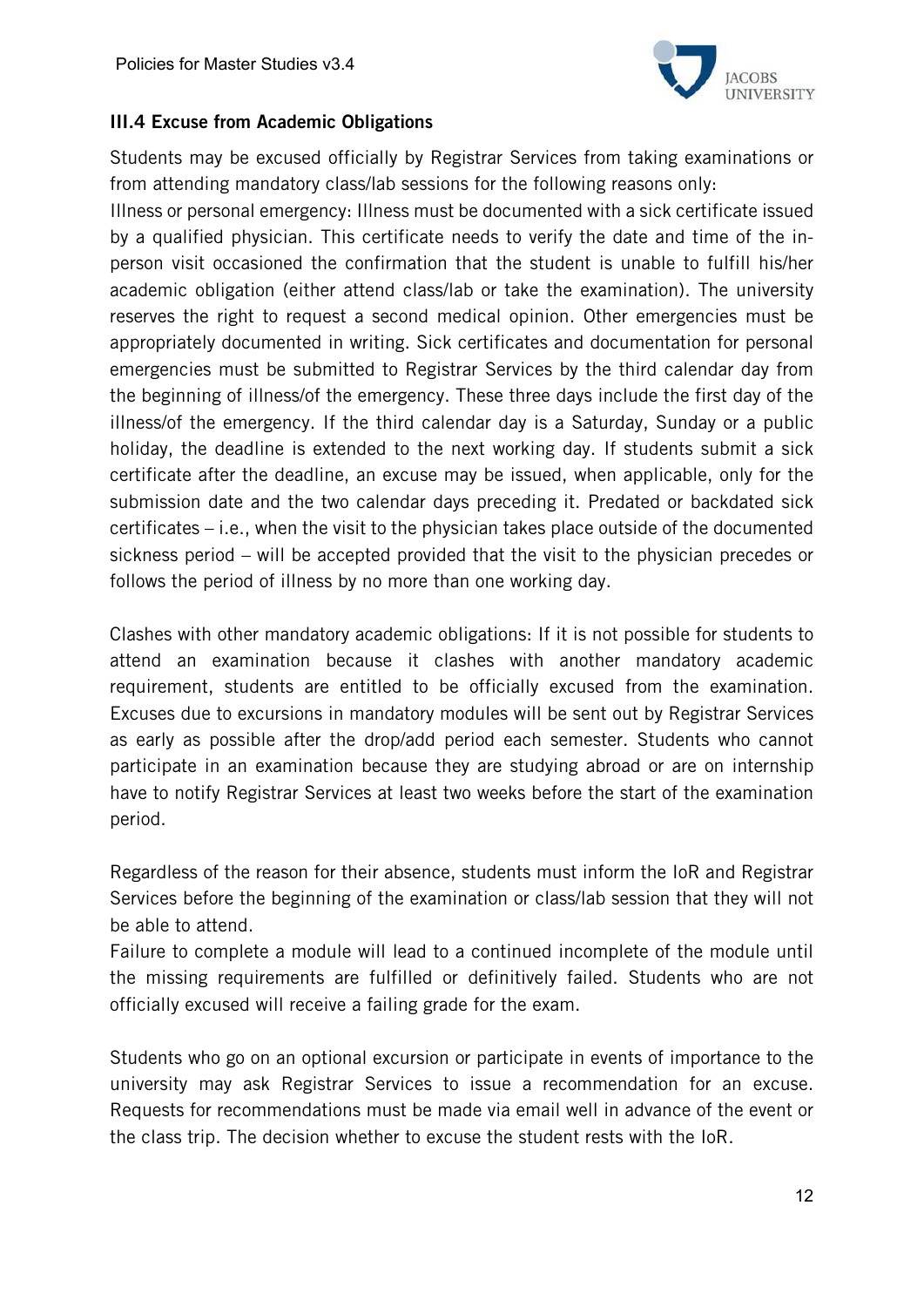

#### III.5 Exceptional Module Replacements

In exceptional cases, e.g., if a module is no longer offered, mandatory modules or mandatory electives may be replaced by other modules. The latter have to fulfill a similar function in the curriculum and a written request about such replacement needs to be filed. The request needs to first be approved by the SPC and subsequently by the Dean.

#### III.6 Pass Option

Students may request, upon consultation with the Academic Advisor for the grade of one passed module (up to 7.5 ECTS) to be excluded from the calculation of the GPA and to be replaced by a 'P' (for pass) on the transcript under the following conditions and limitations:

No more than one Pass Option may be applied during the entire graduate degree program. The Pass Option may not be applied on a failed module or on the Master thesis. The Pass Option can be applied at any point before graduation, but for all internal grade-based evaluations the actual grade in the module will be considered.

Once applied, the Pass Option cannot be reverted into a grade or reassigned to a different module.

#### III.7 Grading

Modules and module components at Jacobs University are graded by the Instructors of Record on the basis of a percentage scheme. The percentages are converted to a numerical modules grade. The university website lists the respective grading tables.

A module is passed with a grade of 4.33 or better. ECTS credit points are awarded as soon as the module is passed.

Registrar Services calculates the cumulative grade point average (GPA). All modules in which the student received a grade (except for modules in the Further Module Area) are included in the calculation of the cumulative GPA weighted by credits.

In general, the deadline for submitting final grades for the fall semester is end of January, for the spring semester end of June, or a workday close to these dates as specified in the Academic Calendar.

In addition to modules that are required for graduation students may register for further modules. Credits obtained in these modules do not count towards the credits needed for graduation and are not included in the calculation of the cumulative GPA but appear on the transcript. In case a student successfully completes more modules than required for graduation, the additional modules may be moved to the Further Modules Area.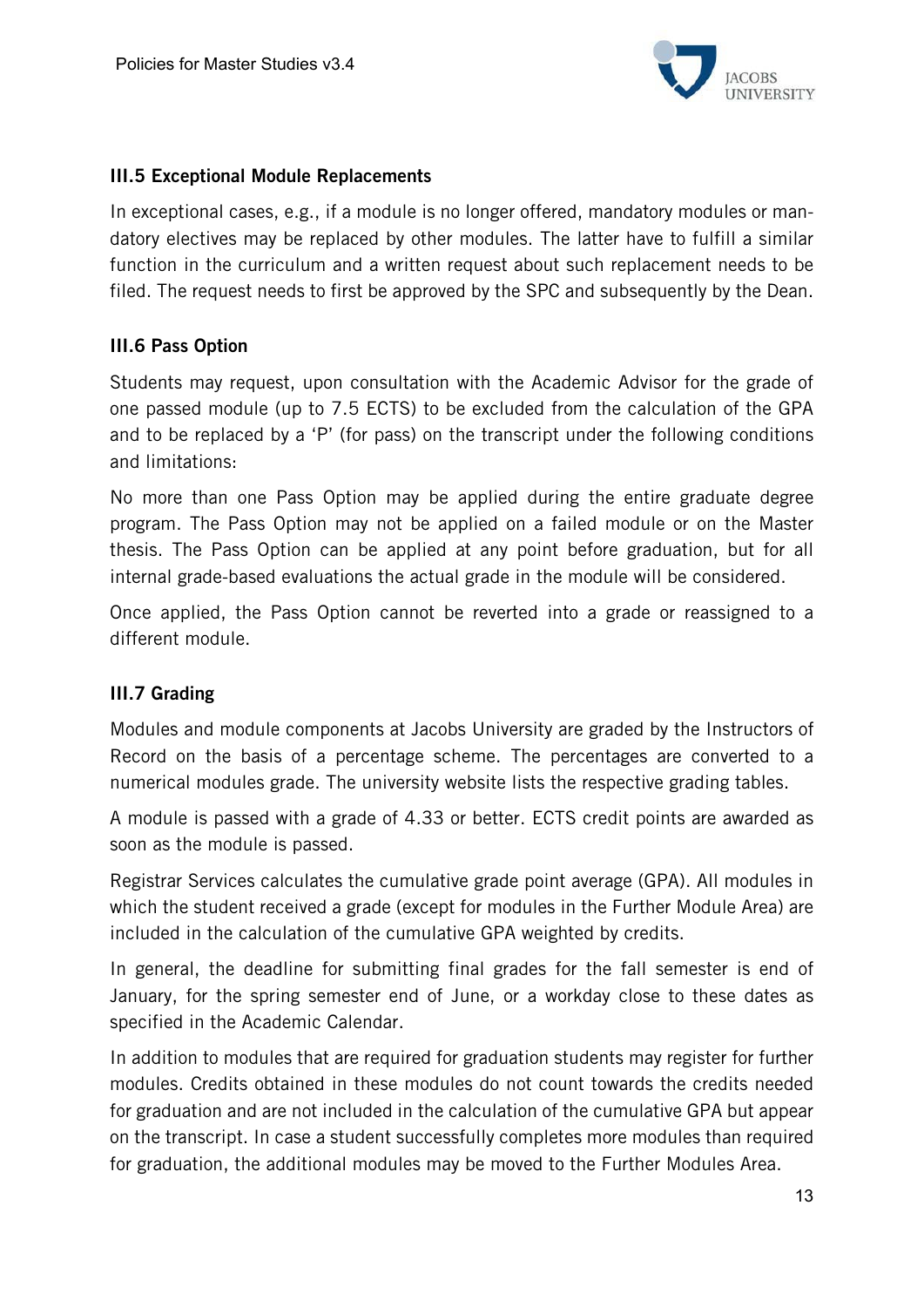

#### III.8 Advanced Placement, Transfer Credits, and Non-Academic Achievements

Jacobs University awards ECTS credit points for Advanced Placement (AP), Module Transfer, and Non-Academic Achievements.

#### III.8.1 Advanced Placement Credits

Advanced Placement (AP) credits may be awarded for academic competences acquired outside of formal university-level module work. Advanced Placement credit is conditional on a demonstrated level of competence equivalent to a university-level module regularly offered at Jacobs University. Not all Jacobs University modules are eligible for Advanced Placement. For more details, students should contact the responsible Instructor of Record and their Study Program Chair. Faculty may request students applying for Advanced Placement to pass a formal written examination, which should generally be offered during the first two weeks of classes. If the student has already registered for a module, he/she can in principle only apply for AP credits for that particular module and withdraw from the module within the drop/add period. Once modules are taken at Jacobs University, they may not be replaced by Advanced Placement credits. Language modules are generally excluded from Advanced Placement.

AP credits recognized by Jacobs University are designated on the transcript as being Advanced Placement modules (AP). In such a case, no grade is assigned.

#### III.8.2 Transfer Credits

Transfer credits may be awarded for academic module work completed at another university or institution of higher education (e.g., for transfer students or for study abroad). To apply for the recognition of transfer credits, students must submit the Transfer Credit Form, the module syllabi, and an official transcript indicating the modules taken to Registrar Services. Upon recommendation of the Faculty from the respective field of study, Registrar Services rules on the acceptance of transfer credits.

Module work completed at other institutions is eligible for transfer credits at Jacobs University if the qualification to be recognized does not differ significantly in content, intended learning outcomes, scope, academic level or quality from the modules offered at Jacobs University. A refusal to transfer credits must be reasoned by Jacobs University. Language modules in the languages taught at Jacobs University are accepted if taken at other universities or at our partner institutes. Credits acquired for languages other than those offered at Jacobs University are transferred if issued by a partner university of Jacobs University.

For module work completed prior to enrollment at Jacobs University, students must apply for recognition of transfer credit points during their first semester at Jacobs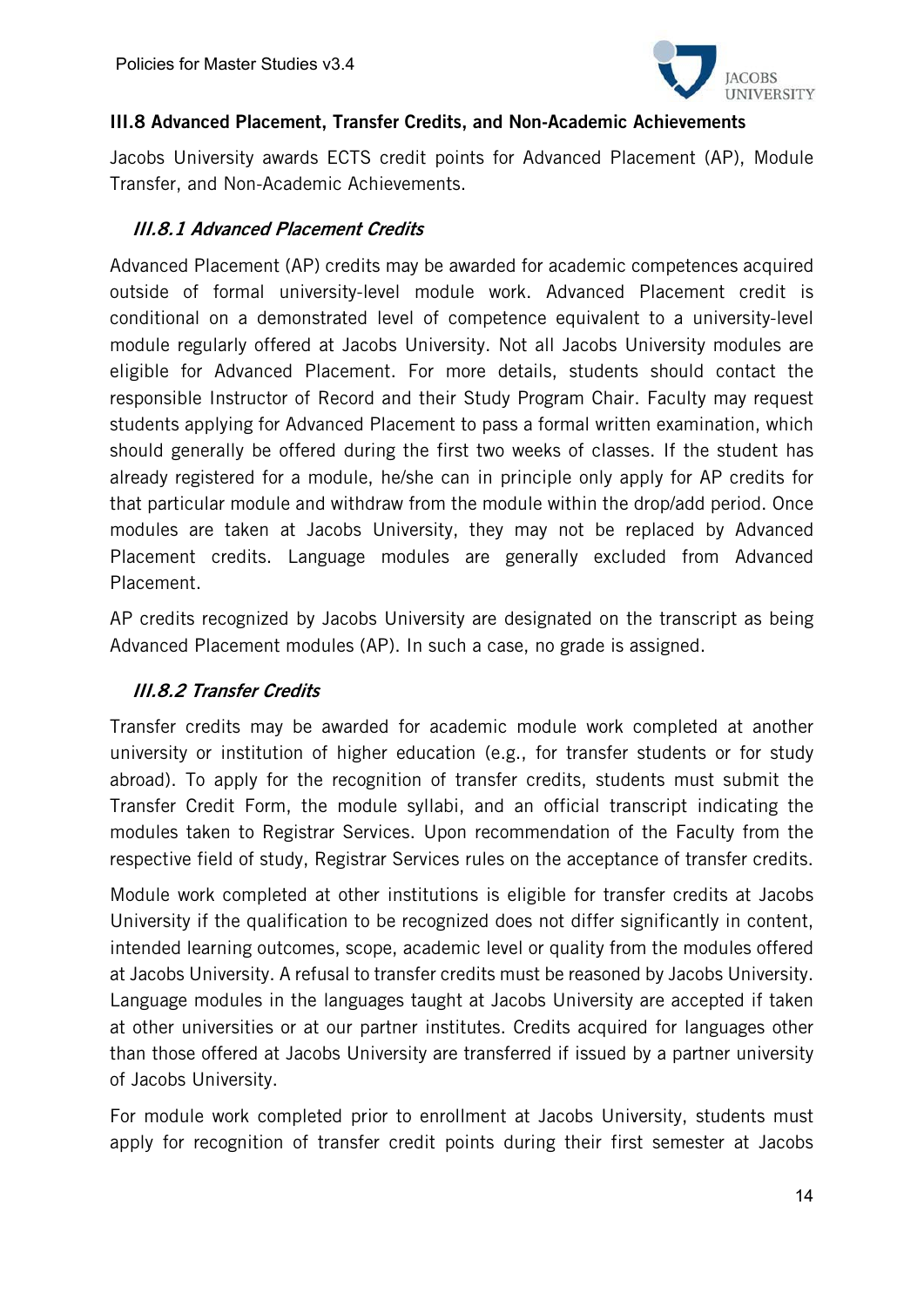

University. Students who transfer a significant number of credits may be treated as "Transfer students" and be placed into a higher semester of their study program.

For module work completed elsewhere while being enrolled at Jacobs University (i.e., during the semester breaks or study abroad), students must apply for recognition of transfer credit within one semester after the achievement.

#### III.8.3 Non-Academic Achievements

Non-academic competences acquired outside of the higher education system may be recognized for up to half of the credits provided for the modules offered, provided that the acquired knowledge and skills are equivalent in content and level to the modules they are intended to replace. Equivalence is given if the content, scope, and requirements essentially correspond to those of the intended study program at Jacobs University, to which the credits are to be applied. Students must apply for the recognition of Non-Academic Achievements during their first year of study.

#### III.8.4 Language Modules

All study programs taught in English contain mandatory German language modules. Students who meet the required German proficiency level (e.g. native-speakers) need to select modules in another language offered at Jacobs University. Program-specific regulations are defined in the respective program handbook. Students must take a placement test before registering for the appropriate language proficiency level. They may, at their own risk, take language modules half a level higher than the one in which they have been placed according to the placement test.

#### III.8.5 Audit

Students may register for modules as auditors. It is at the discretion of the Instructor of Record to allow auditing of the module and specify the conditions for auditing. Audited modules are not graded and do not receive credit points, they do not fulfil any degree requirements. These modules will appear on the transcript with the indication that the module was audited.

#### III.8.6 Further Modules Area

In addition to module that are required for graduation students may register for further module. Credits obtained in these modules do not count towards the credits needed for graduation and are not included in the calculation of the cumulative GPA but appear on the transcript.

# IV. Degree Certificates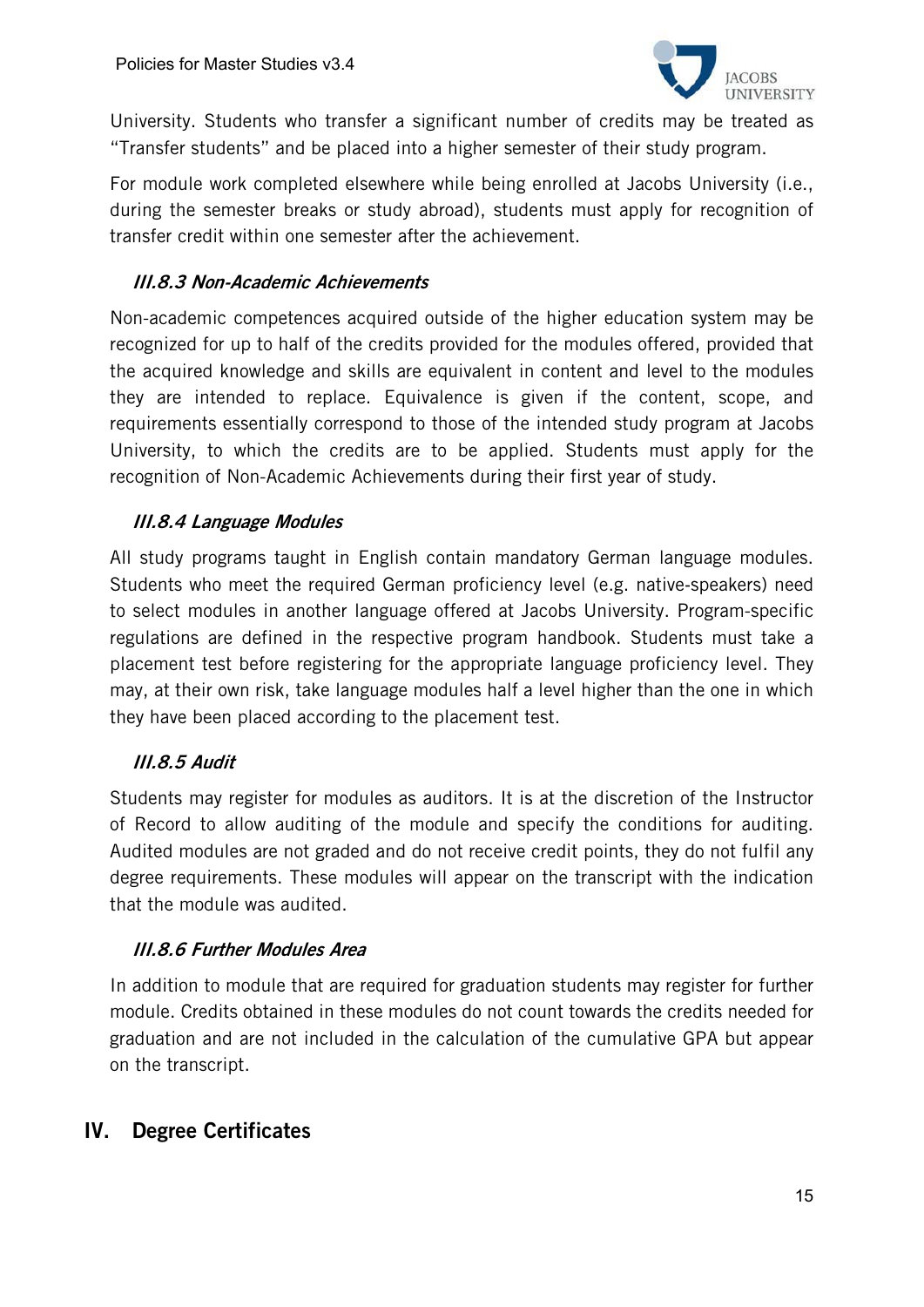

Upon graduation and after completing the formal checkout, every student will receive the following final documents:

#### IV.1Diploma

The diploma states the name and date of birth of the degree holder, the degree and program, and the date of the conferral of the degree. The diploma carries the seal of Jacobs University and is signed by the President of the university and the Dean responsible for graduate studies.

#### IV.2 Diploma Supplement

The diploma supplement conforms to the guidelines of the Kultusministerkonferenz (KMK) and provides more detailed information about the university and the specific program of study. It also includes the final GPA, the date of the conferral of the degree and, if applicable, further special achievements.

#### IV.3 Final transcript

The final transcript lists all modules a student has taken at Jacobs University, including the grades of the individual modules. It also lists the semester GPA for each semester of study, the cumulative GPA for the entire study, the Master thesis title and grade, the date of the conferral of the degree, and, if applicable, further special achievements. The transcript is signed by two staff members of Registrar Services and carries the seal of the University.

# V. Administrative Details

#### V.1 Committee on Examinations and Standing (Widerspruchsausschuss)

The Committee on Examinations and Standing is an academic body that decides on official appeals by students in matters such as academic examinations, extension of studies, re-enrollment (see Admission and Enrollment Policy), as well as other complaints regarding examinations or academic standing that could not be solved otherwise. The committee is an independent appeals board, which acts according to the policies of the university. It is a non-public body. Its decisions are binding. The committee consists of the following members with voting rights (which may be replaced by substitutes):

- one Dean for undergraduate education
- one Dean for graduate education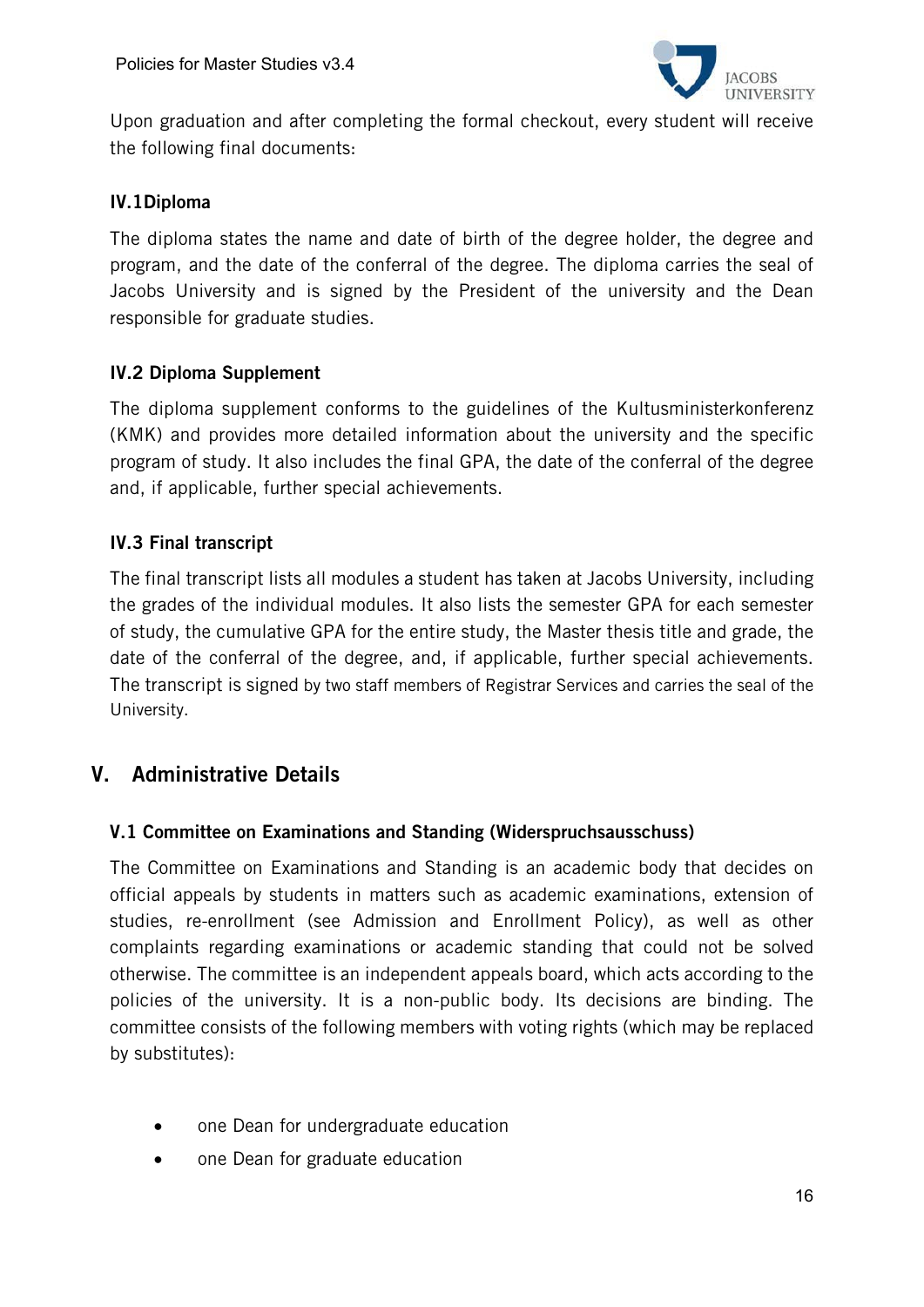

- one faculty member from each focus area
- one member of research and teaching staff
- one undergraduate student
- one graduate student

#### V.2 Graduation Ceremony

A student who wants to receive his/her diploma during graduation ceremony must submit his/her Master thesis at least four weeks before the ceremony.

A student who wants to participate in the graduation ceremony before having completed all graduation requirements does a so-called "walkthrough". In order to be eligible for a walkthrough, the student must provide written confirmation of his/her thesis supervisor and/or the respective Instructor(s) of Record that he/she is expected to finish all graduation requirements no later than August 31 of that academic year. As a rule, the confirmation must be submitted to Registrar Services at least two weeks before the graduation ceremony.

#### V.3 Students with Special Needs

The rules and provisions of the "General Act on Equal Treatment" (Allgemeines Gleichbehandlungsgesetz - AGG) apply. Students with special needs should be able to complete their studies and examinations under conditions equivalent to those of any other student. To this end, as far as possible all study- and examination-related offers are designed to be barrier-free. Students with special needs are entitled to special arrangements during their studies, during study organization and design as well as during examinations. In particular, consideration must be given to study- and examination-related effects, e.g., the need for special aid or assistance, and the provision of study and examination conditions in a form other than the intended organization. The academic requirements for study- and examinations achievements will not be affected. Students with special needs may apply for individual arrangements prior to any examination at Registrar Services using the corresponding form. If candidates can document, that they are not able to take an examination wholly or partially in the offered form because of continued or permanent illness or disability, special arrangements are provided for. These may include a prolongation of the examination duration, the assignment of an individual room or a different design of the examination. The individual requirements must be registered with Registrar Services in advance. The submission of a medical certificate and/or disabled person card may be required.